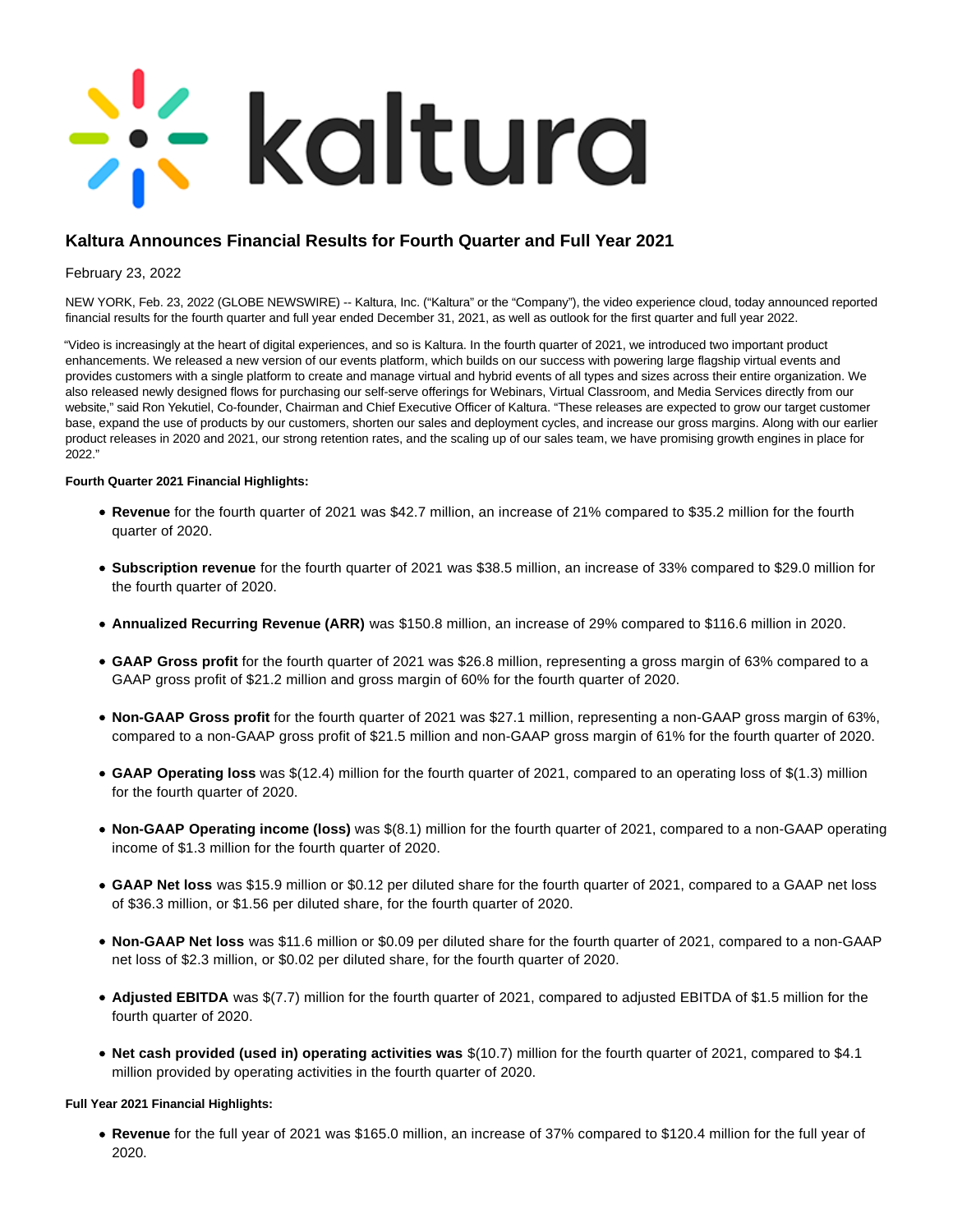- **Subscription revenue** for the full year of 2021 was \$145.0 million, an increase of 39% compared to \$104.1 million for the full year of 2020.
- **GAAP Gross profit** for the full year of 2021 was \$102.7 million, representing a gross margin of 62% compared to a GAAP gross profit of \$72.8 million and gross margin of 60% for the full year of 2020.
- **Non-GAAP Gross profit** for the full year of 2021 was \$104.1 million, representing a gross margin of 63% compared to a non-GAAP gross profit of \$73.6 million and gross margin of 61% for the full year of 2020.
- **GAAP Operating loss** was \$(32.7) million for the full year of 2021, compared to an operating loss of \$(8.5) million for the full year of 2020.
- **Non-GAAP Operating income (loss)** was \$(13.6) million for the full year of 2021, compared to a non-GAAP operating income of \$1.5 million for the full year of 2020.
- **GAAP Net loss** was \$59.4 million or \$0.95 per diluted share for the full year of 2021, compared to a GAAP net loss of \$58.8 million, or \$2.83 per diluted share, for the full year of 2020.
- **Non-GAAP Net loss** was \$25.3 million or \$0.22 per diluted share for the full year of 2021, compared to a non-GAAP net loss of \$7.3 million, or \$0.07 per diluted share, for the full year of 2020.
- **Adjusted EBITDA** was \$(12.2) million for the full year of 2021, compared to Adjusted EBITDA of \$4.3 million for the full year of 2020.
- **Net cash provided (used in) operating activities** was \$(22.1) million for the full year of 2021, compared to \$5.8 million provided by operating activities in the full year of 2020.

#### **Fourth Quarter 2021 Business Highlights:**

- Net Dollar Retention Rate of 120%, up from 103% in the fourth quarter of 2020.
- 75% year-over-year growth in number of customers over \$1 million ARR and 25% year-over-year growth in number of customers over \$100,000 ARR.
- Expanded our events platform, automating the creation and management at scale of any size virtual and hybrid events across the entire organization, building on our success in powering flagship events.
- Launched our new experience for the self-serve purchase of our Webinar, Virtual Classroom, and Media Services offerings through our website.

#### **Financial Outlook:**

For the first quarter of 2022, Kaltura currently expects:

- **Subscription Revenue** to grow by 12%-15% year-over-year to between \$36.2 million and \$37.2 million.
- **Total Revenue** to grow by 5%-8% year-over-year to between \$39.6 million and \$40.7 million.
- **Adjusted EBITDA** to be negative in the range of \$9 million to \$12 million.

For the full year ending December 31, 2022, Kaltura currently expects:

- **Subscription Revenue** to grow by 10%-13% year-over-year to between \$159.5 million and \$163.8 million.
- **Total Revenue** to grow by 5%-8% year-over-year to between \$173.3 million and \$178.2 million.
- **Adjusted EBITDA** to be negative in the range of \$27 million to \$32 million.

The guidance provided above contains forward-looking statements and actual results may differ materially. Refer to "Forward-Looking Statements" below for information on the factors that could cause our actual results to differ materially from these forward-looking statements. Kaltura has not provided a quantitative reconciliation of forecasted Adjusted EBITDA to forecasted GAAP net loss within this press release because the Company is unable, without making unreasonable efforts, to calculate certain reconciling items with confidence. The reconciliation for Adjusted EBITDA includes but is not limited to the following items: stock-based compensation expenses, depreciation, amortization, financial expenses (income), net, provision for income tax, and other non-recurring operating expenses. These items, which could materially affect the computation of forward-looking GAAP net loss, are inherently uncertain and depend on various factors, some of which are outside of the Company's control. The guidance above is based on current expectations relating to COVID-19 and its variants.

Additional information on Kaltura's reported results, including a reconciliation of the non-GAAP financial measures to their most comparable GAAP measures, is included in the financial tables below.

#### **Conference Call**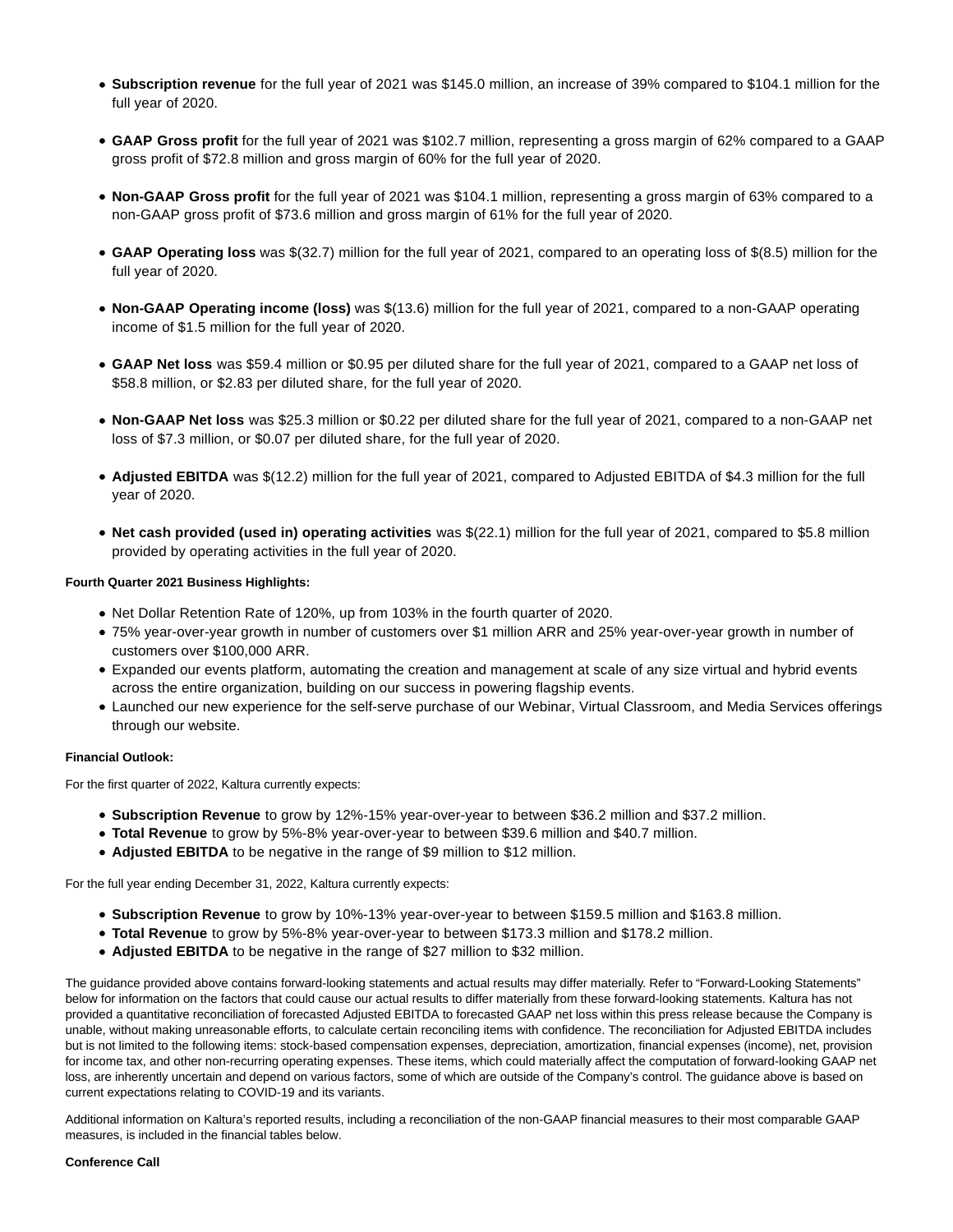Kaltura will host a conference call today on February 23, 2022 to review its fourth quarter and full year 2021 financial results and to discuss its financial outlook.

| Time:                              | $8:00a.m. E$ T  |
|------------------------------------|-----------------|
| United States/Canada Toll<br>Free: | 877-407-0789    |
| International Toll:                | +1-201-689-8562 |
| Conference ID:                     | 13726386        |

A live webcast will also be available in the Investor Relations section of Kaltura's website at: https://investors.kaltura.com/news-and-events/events

A replay of the webcast will be available in the Investor Relations section of the company's web site approximately two hours after the conclusion of the call and remain available for approximately 30 calendar days.

#### **About Kaltura**

Kaltura's mission is to power any video experience for any organization. Our Video Experience Cloud offers live, real-time, and on-demand video products for enterprises of all industries, as well as specialized industry solutions, currently for educational institutions and for media and telecom companies. Underlying our products and solutions is a broad set of Media Services that are also used by other cloud platforms and companies to power video experiences and workflows for their own products. Kaltura's Video Experience Cloud is used by leading brands reaching millions of users, at home, at school and at work, for communication, collaboration, training, marketing, sales, customer care, teaching, learning, virtual events, and entertainment experiences.

#### **Investor Contacts:**

Kaltura Yaron Garmazi Chief Financial Officer IR@Kaltura.com

Sapphire Investor Relations Erica Mannion and Michael Funari +1 617 542 6180 IR@Kaltura.com

#### **Media Contacts:**

Kaltura Lisa Bennett pr.team@kaltura.com

Headline Media Raanan Loew raanan@headline.media +1 347 897 9276

#### **Forward-Looking Statements**

This press release contains forward-looking statements within the meaning of Section 27A of the Securities Act of 1933, as amended, and Section 21E of the Securities Exchange Act of 1934, as amended. All statements contained in this press release that do not relate to matters of historical fact should be considered forward-looking statements, including but not limited to, statements regarding our future financial and operating performance, including our guidance; our business strategy, plans and objectives for future operations; the expected effect of new releases on our business and financial performance; and general business conditions, including as a result of the pandemic related to COVID-19 and its variants.

In some cases, you can identify forward-looking statements by terminology such as "aim," "anticipate," "assume," "believe," "contemplate," "continue," "could," "due," "estimate," "expect," "goal," "intend," "may," "objective," "plan," "predict," "potential," "positioned," "seek," "should," "target," "will," "would" and other similar expressions that are predictions of or indicate future events and future trends, or the negative of these terms or other comparable terminology, although not all forward-looking statements contain these words. Any forward-looking statements contained herein are based on our historical performance and our current plans, estimates and expectations and are not a representation that such plans, estimates, or expectations will be achieved. These forward-looking statements represent our expectations as of the date of this press release. Subsequent events may cause these expectations to change, and we disclaim any obligation to update the forward-looking statements in the future, except as required by law. These forward-looking statements are subject to known and unknown risks and uncertainties that may cause actual results to differ materially from our current expectations. Important factors that could cause actual results to differ materially from those anticipated in our forward-looking statements include, but are not limited to, our ability to manage and sustain our rapid growth; our ability to achieve and maintain profitability; the ongoing pandemic related to COVID-19 and its variants; the evolution of the markets for our offerings; the quarterly fluctuation in our results of operations; our ability to retain our customers; our ability to keep pace with technological and competitive developments; our ability to maintain the interoperability of our offerings across devices, operating systems and third-party applications; our reliance on third parties; our ability to retain our key personnel; risks related to our international operations; and the other risks under the caption "Risk Factors" in our Quarterly Report on Form 10-Q for the quarterly period ended September 30, 2021, filed with the Securities and Exchange Commission ("SEC"), as such factors may be updated from time to time in our other filings with the SEC, which are accessible on the SEC's website at www.sec.gov and the Investor Relations page of our website at investors.kaltura.com.

#### **Non-GAAP Financial Measures**

Kaltura has provided in this press release and the accompanying tables measures of financial information that have not been prepared in accordance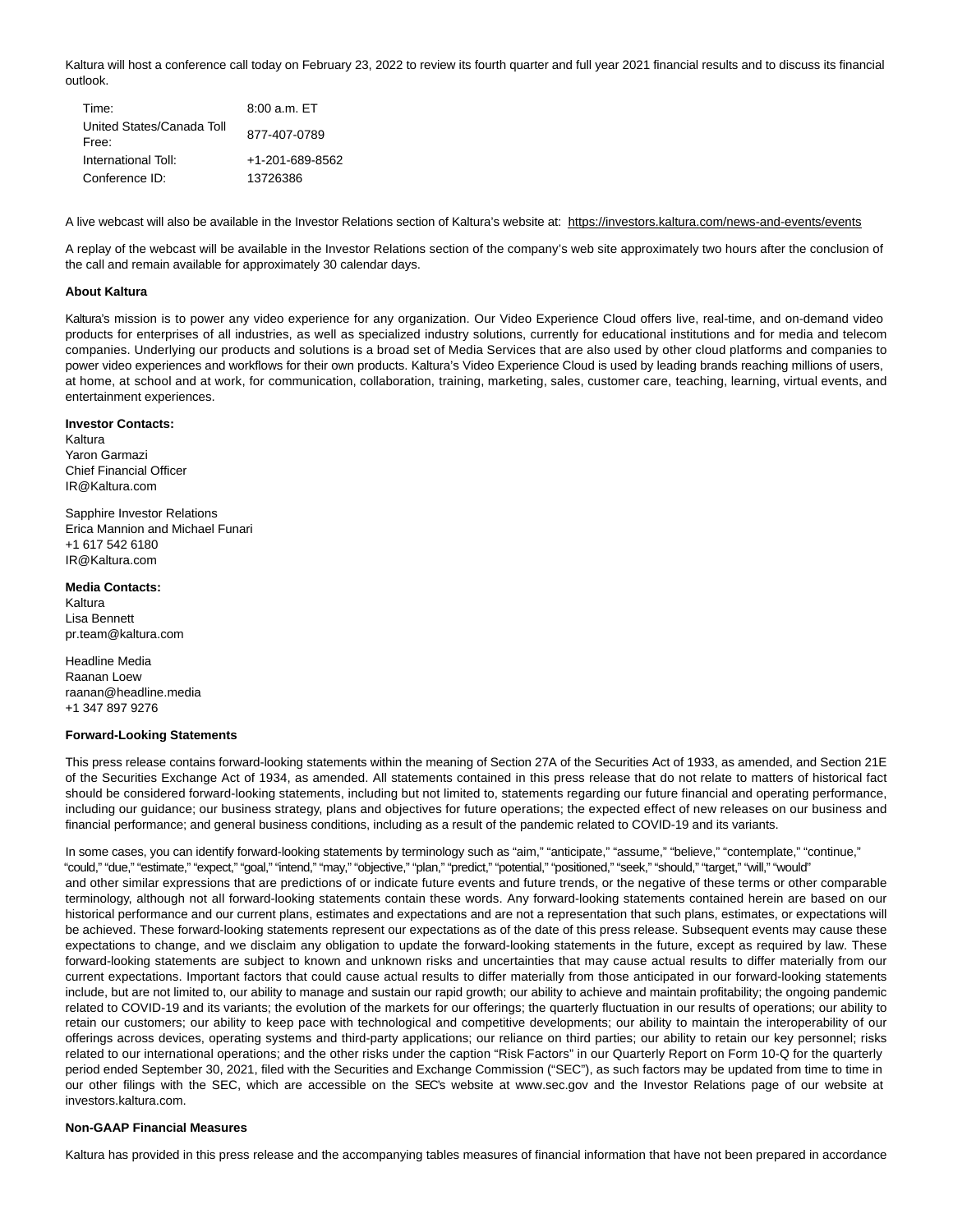with generally accepted accounting principles in the U.S. ("GAAP"), including non-GAAP gross profit, non-GAAP gross margin (calculated as a percentage of revenue), non-GAAP research and development expenses, non-GAAP sales and marketing expenses, non-GAAP general and administrative expenses, non-GAAP operating loss, non-GAAP operating margin (calculated as a percentage of revenue), non-GAAP net loss, non-GAAP net loss per share and Adjusted EBITDA. Kaltura defines these non-GAAP financial measures as the respective corresponding GAAP measure, adjusted for, as applicable: (1) preferred stock accretion and cumulative undeclared dividends; (2) stock-based compensation; (3) the amortization of acquired intangibles; (4) abandonment costs (5) gain on sale of property and equipment (6) other non-recurring operating expenses; and (7) remeasurement of warrants to fair value. Kaltura defines EBITDA as net profit (loss) before financial expenses, net, provision for income taxes, and depreciation and amortization expenses. Adjusted EBITDA is defined as EBITDA (as defined above), adjusted for the impact of certain non-cash and other non-recurring items that we believe are not indicative of our core operating performance, such as non-cash stock-based compensation expenses, abandonment costs, gain from sale of property and equipment, and other non-recurring operating expenses. We believe these non-GAAP financial measures provide useful information to management and investors regarding certain financial and business trends relating to Kaltura's financial condition and results of operations. These non-GAAP metrics are a supplemental measure of our performance, are not defined by or presented in accordance with GAAP, and should not be considered in isolation or as an alternative to net profit (loss) or any other performance measure prepared in accordance with GAAP. Non-GAAP financial measures are presented because we believe that they provide useful supplemental information to investors and analysts regarding our operating performance and are frequently used by these parties in evaluating companies in our industry. By presenting these non-GAAP financial measures, we provide a basis for comparison of our business operations between periods by excluding items that we do not believe are indicative of our core operating performance. We believe that investors' understanding of our performance is enhanced by including these non-GAAP financial measures as a reasonable basis for comparing our ongoing results of operations. Additionally, our management uses these non-GAAP financial measures as supplemental measures of our performance because they assist us in comparing the operating performance of our business on a consistent basis between periods, as described above. Although we use the non-GAAP financial measures described above, such measures have significant limitations as analytical tools and only supplement but do not replace, our financial statements in accordance with GAAP. See the tables below regarding reconciliations of these non-GAAP financial measures to the most directly comparable GAAP measures.

#### **Key Financial and Operating Metrics**

Annualized Recurring Revenue. We use Annualized Recurring Revenue ("ARR") as a measure of our revenue trend and an indicator of our future revenue opportunity from existing recurring customer contracts. We calculate ARR by annualizing our recurring revenue for the most recently completed fiscal quarter. Recurring revenues are generated from SaaS and PaaS subscriptions, as well as term licenses for software installed on the customer's premises ("On-Prem"). For the SaaS and PaaS components, we calculate ARR by annualizing the actual recurring revenue recognized for the latest fiscal quarter. For the On-Prem component for which revenue recognition is not ratable across the license term, we calculate ARR for each contract by dividing the total contract value (excluding professional services) as of the last day of the specified period by the number of days in the contract term and then multiplying by 365. Recurring revenue excludes revenue from one-time professional services and setup fees. ARR is not adjusted for the impact of any known or projected future customer cancellations, upgrades or downgrades or price increases or decreases. The amount of actual revenue that we recognize over any 12-month period is likely to differ from ARR at the beginning of that period, sometimes significantly. This may occur due to new bookings, cancellations, upgrades or downgrades, pending renewals, foreign exchange rate fluctuations, professional services revenue and acquisitions or divestitures. ARR should be viewed independently of revenue as it is an operating metric and is not intended to be a replacement or forecast of revenue. Our calculation of ARR may differ from similarly titled metrics presented by other companies.

Net Dollar Retention Rate. Our Net Dollar Retention Rate, which we use to measure our success in retaining and growing recurring revenue from our existing customers, compares our recognized recurring revenue from a set of customers across comparable periods. We calculate our Net Dollar Retention Rate for a given period as the recognized recurring revenue from the latest reported fiscal quarter from the set of customers whose revenue existed in the reported fiscal quarter from the prior year (the numerator), divided by recognized recurring revenue from such customers for the same fiscal quarter in the prior year (denominator). For annual periods, we report Net Dollar Retention Rate as the arithmetic average of the Net Dollar Retention Rate for all fiscal quarters included in the period. We consider subdivisions of the same legal entity (for example, divisions of a parent company or separate campuses that are part of the same state university system) to be a single customer for purposes of calculating our Net Dollar Retention Rate. Our calculation of Net Dollar Retention Rate for any fiscal period includes the positive recognized recurring revenue impacts of selling new services to existing customers and the negative recognized recurring revenue impacts of contraction and attrition among this set of customers. Our Net Dollar Retention Rate may fluctuate as a result of a number of factors, including the growing level of our revenue base, the level of penetration within our customer base, expansion of products and features, and our ability to retain our customers. Our calculation of Net Dollar Retention Rate may differ from similarly titled metrics presented by other companies.

Remaining Performance Obligations. Remaining Performance Obligations represents the amount of contracted future revenue that has not yet been delivered, including both subscription and professional services revenues. Remaining Performance Obligations consists of both deferred revenue and contracted non-cancelable amounts that will be invoiced and recognized in future periods. We expect to recognize 57% of our Remaining Performance Obligations as revenue over the next 12 months, and the remainder thereafter, in each case, in accordance with our revenue recognition policy; however, we cannot guarantee that any portion of our Remaining Performance Obligations will be recognized as revenue within the timeframe we expect or at all.

#### **Consolidated Balance Sheets (U.S. dollars in thousands)**

|                                                              |     | December 31, |  |        |  |  |  |  |  |
|--------------------------------------------------------------|-----|--------------|--|--------|--|--|--|--|--|
|                                                              |     | 2021         |  |        |  |  |  |  |  |
| <b>ASSETS</b>                                                |     |              |  |        |  |  |  |  |  |
| <b>CURRENT ASSETS:</b>                                       |     |              |  |        |  |  |  |  |  |
| Cash and cash equivalents                                    | \$. | 143.949 \$   |  | 27,711 |  |  |  |  |  |
| Trade receivables                                            |     | 17.509       |  | 17.134 |  |  |  |  |  |
| Prepaid expenses and other current assets                    |     | 5.110        |  | 2.769  |  |  |  |  |  |
| Deferred contract acquisition and fulfillment costs, current |     | 9,079        |  | 5,848  |  |  |  |  |  |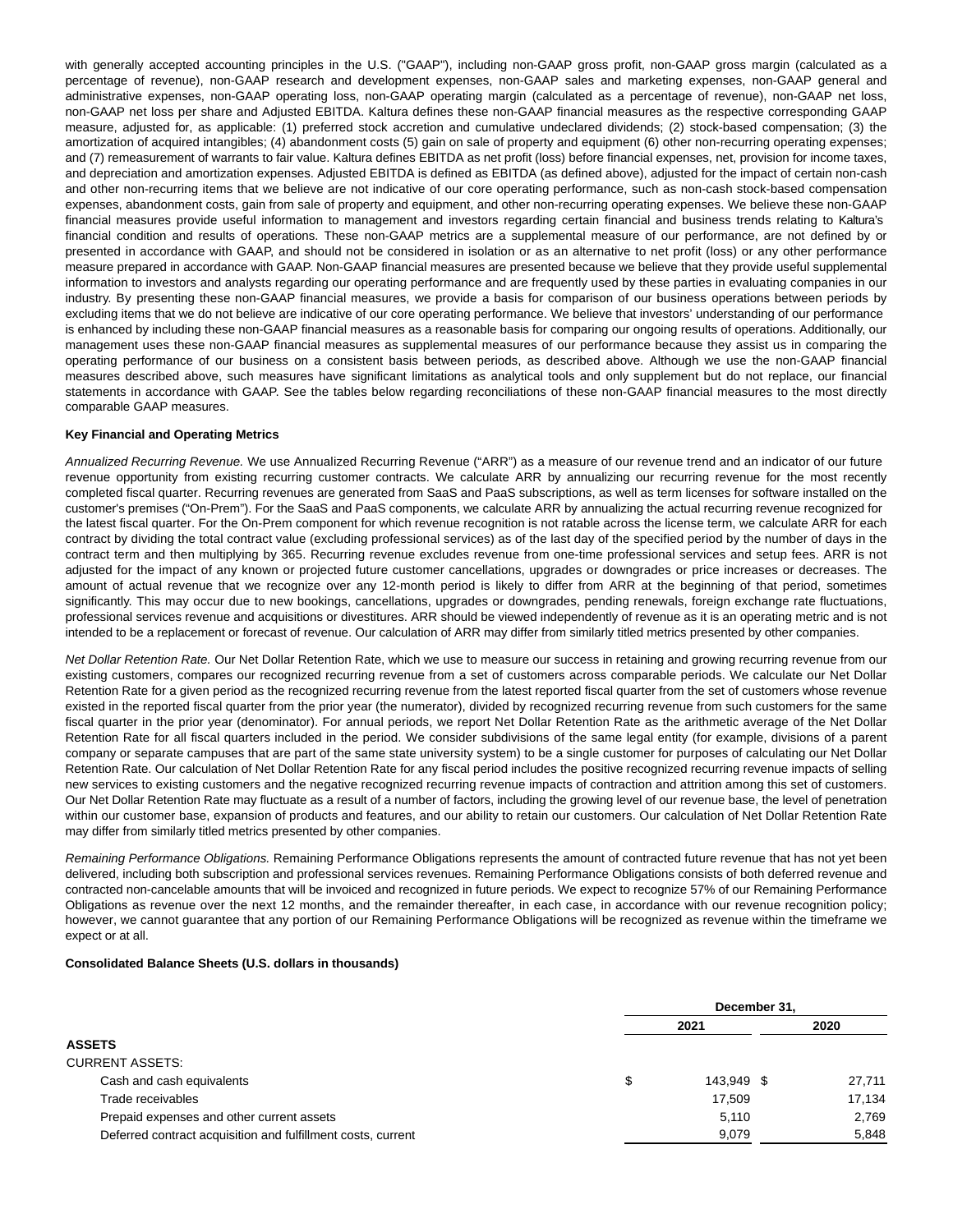| <b>Total current assets</b>                                                                                                              | 175,647              | 53,462  |
|------------------------------------------------------------------------------------------------------------------------------------------|----------------------|---------|
| LONG-TERM ASSETS:                                                                                                                        |                      |         |
| Property and equipment, net                                                                                                              | 9,503                | 4,147   |
| Other assets, noncurrent                                                                                                                 | 2,543                | 3,564   |
| Deferred contract acquisition and fulfillment costs, noncurrent                                                                          | 22,621               | 15,876  |
| Intangible assets, net                                                                                                                   | 1,909                | 2,835   |
| Goodwill                                                                                                                                 | 11,070               | 11,070  |
| <b>Total noncurrent assets</b>                                                                                                           | 47,646               | 37,492  |
| <b>TOTAL ASSETS</b>                                                                                                                      | 223,293 \$           | 90,954  |
| LIABILITIES, CONVERTIBLE AND REDEEMABLE CONVERTIBLE PREFERRED STOCK<br>AND STOCKHOLDERS' EQUITY (DEFICIT)<br><b>CURRENT LIABILITIES:</b> |                      |         |
| Current portion of long-term loans                                                                                                       | 2,794                | 1,000   |
| Current portion of long-term lease liabilities                                                                                           | 147                  | 1,738   |
| Trade payables                                                                                                                           | 6,480                | 5,045   |
| Employees and payroll accruals                                                                                                           | 18,627               | 16,275  |
| Accrued expenses and other current liabilities                                                                                           | 18,349               | 11,251  |
| Deferred revenue, current                                                                                                                | 51,689               | 47,685  |
| <b>Total current liabilities</b>                                                                                                         | 98,086               | 82,994  |
| NONCURRENT LIABILITIES:                                                                                                                  |                      |         |
| Deferred revenue, noncurrent                                                                                                             | 1,953                | 1,858   |
| Long-term loans, net of current portion                                                                                                  | 35,795               | 47,160  |
| Other liabilities, noncurrent                                                                                                            | 2,185                | 2,706   |
| Warrants to purchase preferred and common stock                                                                                          |                      | 56,780  |
| <b>Total noncurrent liabilities</b>                                                                                                      | 39,933               | 108,504 |
| <b>TOTAL LIABILITIES</b>                                                                                                                 | \$<br>138,019<br>-\$ | 191,498 |

# **Consolidated Balance Sheets (U.S. dollars in thousands)**

|                                                                                                                 |               | December 31, |            |  |  |
|-----------------------------------------------------------------------------------------------------------------|---------------|--------------|------------|--|--|
|                                                                                                                 | 2021          |              | 2020       |  |  |
|                                                                                                                 |               |              |            |  |  |
| Convertible preferred stock                                                                                     |               |              | 1,921      |  |  |
| Redeemable convertible preferred stock                                                                          |               |              | 158,191    |  |  |
| Total mezzanine equity                                                                                          |               |              | 160,112    |  |  |
| STOCKHOLDERS' EQUITY (DEFICIT):                                                                                 |               |              |            |  |  |
| Common stock                                                                                                    | 13            |              | 2          |  |  |
| Treasury stock                                                                                                  | (4,881)       |              | (4,881)    |  |  |
| Additional paid-in capital                                                                                      | 412,776       |              | 8,388      |  |  |
| Receivables on account of stock                                                                                 |               |              | (882)      |  |  |
| Accumulated deficit                                                                                             | (322, 634)    |              | (263, 283) |  |  |
| Total stockholders' equity (deficit)                                                                            | 85,274        |              | (260, 656) |  |  |
| TOTAL LIABILITIES, CONVERTIBLE AND REDEEMABLE CONVERTIBLE PREFERRED<br>STOCK AND STOCKHOLDERS' EQUITY (DEFICIT) | \$<br>223,293 | \$           | 90,954     |  |  |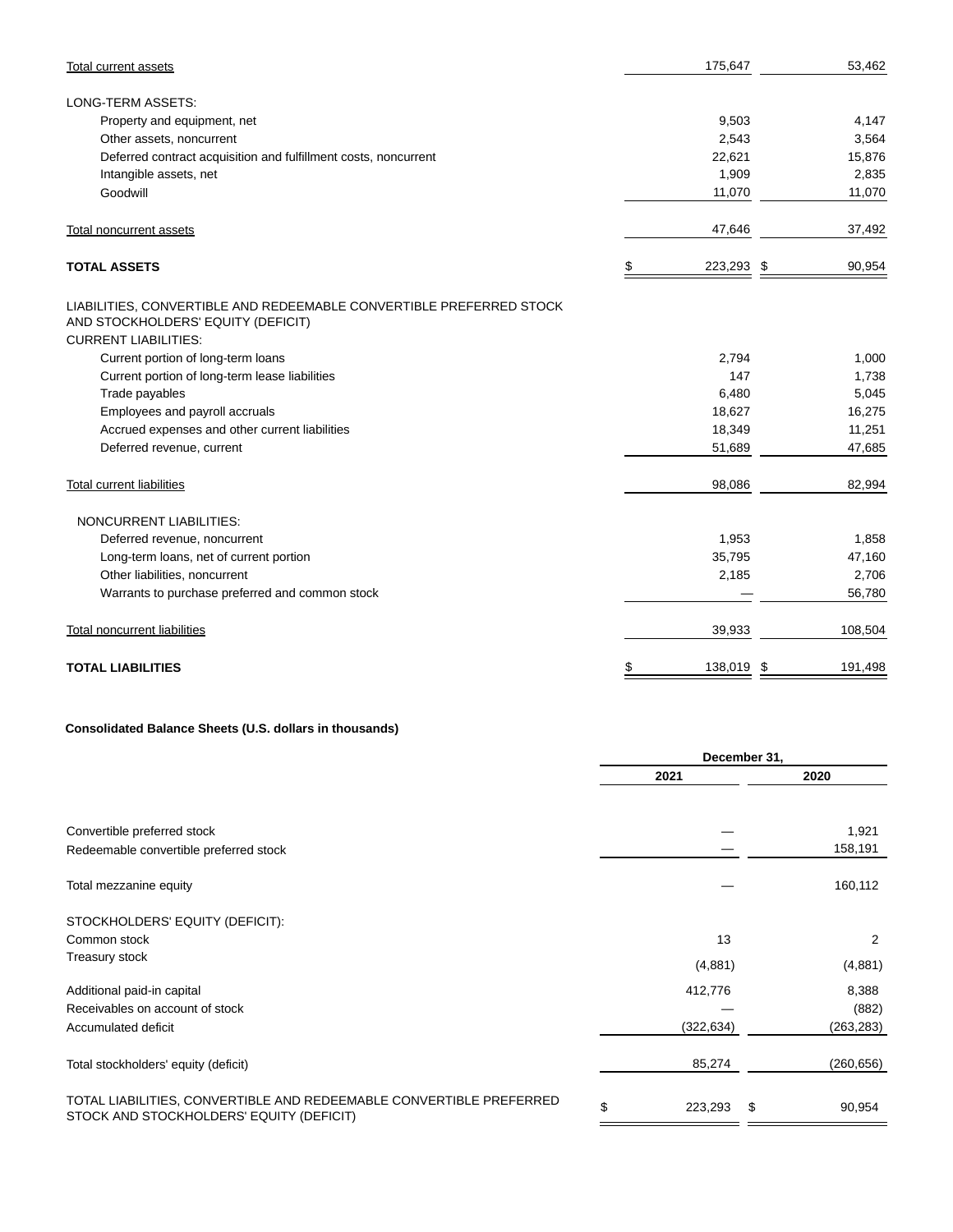## **Consolidated Statements of Operations (U.S. dollars in thousands, except for share data)**

|                                                                                                                                 |               | Three months ended<br>December 31 |              | <b>Twelve months ended</b><br>December 31, |            |
|---------------------------------------------------------------------------------------------------------------------------------|---------------|-----------------------------------|--------------|--------------------------------------------|------------|
|                                                                                                                                 |               | 2021                              | 2020         | 2021                                       | 2020       |
|                                                                                                                                 |               | (Unaudited)                       |              |                                            |            |
| Revenue:                                                                                                                        |               |                                   |              |                                            |            |
| Subscription                                                                                                                    | \$            | 38,482 \$                         | 29,003 \$    | 144,966 \$                                 | 104,064    |
| Professional services                                                                                                           |               | 4,234                             | 6,174        | 20,050                                     | 16,376     |
| Total revenue                                                                                                                   |               | 42,716                            | 35,177       | 165,016                                    | 120,440    |
| Cost of revenue:                                                                                                                |               |                                   |              |                                            |            |
| Subscription                                                                                                                    |               | 10,343                            | 8,749        | 39,866                                     | 28,486     |
| Professional services                                                                                                           |               | 5,600                             | 5,197        | 22,448                                     | 19,179     |
| Total cost of revenue                                                                                                           |               | 15,943                            | 13,946       | 62,314                                     | 47,665     |
| Gross profit                                                                                                                    |               | 26,773                            | 21,231       | 102,702                                    | 72,775     |
| Operating expenses:                                                                                                             |               |                                   |              |                                            |            |
| Research and development                                                                                                        |               | 13,326                            | 9,024        | 48,376                                     | 29,567     |
| Sales and marketing                                                                                                             |               | 13,845                            | 8,024        | 45,788                                     | 29,475     |
| General and administrative                                                                                                      |               | 12,031                            | 5,460        | 39,489                                     | 22,222     |
| Other operating expenses                                                                                                        |               |                                   |              | 1,724                                      |            |
| <b>Total operating expenses</b>                                                                                                 |               | 39,202                            | 22,508       | 135,377                                    | 81,264     |
| Operating loss                                                                                                                  |               | 12,429                            | 1,277        | 32,675                                     | 8,489      |
| Financial expenses, net                                                                                                         |               | 1,675                             | 33,913       | 20,106                                     | 46,721     |
| Loss before provision for income taxes                                                                                          |               | 14,104                            | 35,190       | 52,781                                     | 55,210     |
| Provision for income taxes                                                                                                      |               | 1,821                             | 1,149        | 6,570                                      | 3,553      |
| Net loss                                                                                                                        |               | 15,925                            | 36,339       | 59,351                                     | 58,763     |
| Preferred stock accretion and cumulative undeclared dividends                                                                   |               |                                   | 3,218        | 8,241                                      | 11,934     |
| Net loss attributable to common stockholders                                                                                    | \$            | 15,925                            | \$<br>39,557 | \$<br>67,592 \$                            | 70,697     |
| Net loss per share attributable to common stockholders, basic and diluted                                                       | $\frac{3}{2}$ | 0.12                              | \$<br>1.56   | \$<br>0.95                                 | \$<br>2.83 |
| Weighted average number of shares used in computing basic and diluted net<br>loss per share attributable to common stockholders |               | 127,465,080                       | 25,342,216   | 71,073,052                                 | 24,939,901 |

# **Consolidated Statements of Operations (U.S. dollars in thousands, except for share data)**

Stock-based compensation included in above line items:

|                          | Three months ended<br>December 31, |  |      | <b>Twelve months ended</b><br>December 31, |  |       |
|--------------------------|------------------------------------|--|------|--------------------------------------------|--|-------|
|                          | 2021                               |  | 2020 | 2021                                       |  | 2020  |
|                          | (unaudited)                        |  |      |                                            |  |       |
| Cost of revenue          | \$<br>$243 \text{ } $$             |  | 126S | 877 \$                                     |  | 335   |
| Research and development | 546                                |  | 573  | 2.798                                      |  | 1,251 |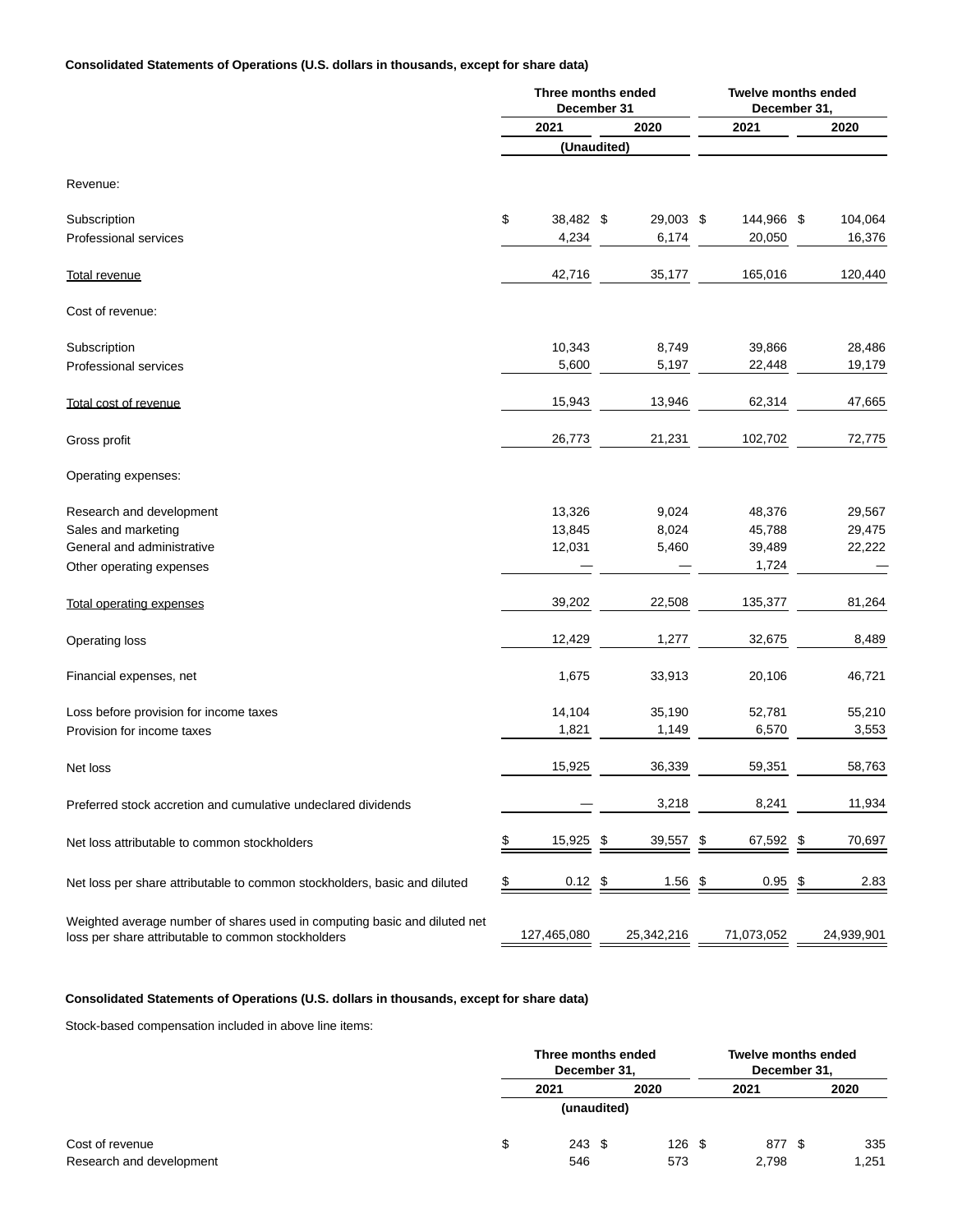| Sales and marketing<br>General and administrative | 532<br>2,835 | 851<br>730 | 2,173<br>11.217 | 1,639<br>1,889 |
|---------------------------------------------------|--------------|------------|-----------------|----------------|
| Total                                             | 4.156        | 2.280      | 17,065          | 5,114          |

# **Revenue by Segment (U.S. dollars in thousands):**

|                                      | Three months ended<br>December 31, |           |  |           |  | <b>Twelve months ended</b><br>December 31, |  |         |  |  |
|--------------------------------------|------------------------------------|-----------|--|-----------|--|--------------------------------------------|--|---------|--|--|
|                                      |                                    | 2021      |  | 2020      |  | 2021                                       |  | 2020    |  |  |
|                                      | (unaudited)                        |           |  |           |  |                                            |  |         |  |  |
| Enterprise, Education and Technology | \$                                 | 30,967 \$ |  | 24,281 \$ |  | 118,932 \$                                 |  | 80,449  |  |  |
| Media and Telecom                    |                                    | 11,749    |  | 10,897    |  | 46,084                                     |  | 39,991  |  |  |
| Total                                |                                    | 42,716 \$ |  | 35,178 \$ |  | 165,016 \$                                 |  | 120,440 |  |  |

## **Gross Profit by Segment (U.S. dollars in thousands):**

|                                      | Three months ended<br>December 31, |           |  |             |  | Twelve months ended<br>December 31, |  |        |  |  |
|--------------------------------------|------------------------------------|-----------|--|-------------|--|-------------------------------------|--|--------|--|--|
|                                      |                                    | 2021      |  | 2020        |  | 2021                                |  | 2020   |  |  |
|                                      | (unaudited)                        |           |  |             |  |                                     |  |        |  |  |
| Enterprise, Education and Technology | \$                                 | 22,140 \$ |  | $17,313$ \$ |  | 84,196 \$                           |  | 58,539 |  |  |
| Media and Telecom                    |                                    | 4,633     |  | 3,918       |  | 18,506                              |  | 14,236 |  |  |
| Total                                | \$                                 | 26,773 \$ |  | $21,231$ \$ |  | 102,702 \$                          |  | 72,775 |  |  |

# **Consolidated Statement of Cash Flows (U.S. dollars in thousands)**

|                                                                                           | Twelve months ended December 31, |           |
|-------------------------------------------------------------------------------------------|----------------------------------|-----------|
|                                                                                           | 2021                             | 2020      |
| Cash flows from operating activities:                                                     |                                  |           |
| Net loss                                                                                  | \$<br>(59, 351)<br>- \$          | (58, 763) |
| Adjustments to reconcile net loss to net cash provided by (used in) operating activities: |                                  |           |
| Depreciation, amortization, and abandonment costs                                         | 2,412                            | 7,677     |
| Stock-based compensation expenses                                                         | 17,065                           | 5,114     |
| Amortization of deferred contract acquisition and fulfillment costs                       | 8,075                            | 4,231     |
| Change in valuation of warrants to purchase preferred and common stock                    | 15,046                           | 41,505    |
| Non-cash interest expenses                                                                | 331                              | 263       |
| Non-cash expenses with respect to stockholders' loans                                     | 882                              |           |
| Gain on sale of property and equipment                                                    | (757)                            |           |
| Changes in operating assets and liabilities:                                              |                                  |           |
| Increase in trade receivables                                                             | (1,057)                          | (6,274)   |
| Increase in prepaid expenses and other current assets and other assets, noncurrent        | (2, 299)                         | (864)     |
| Increase in deferred contract acquisition and fulfillment costs                           | (18,051)                         | (12, 947) |
| Increase in trade payables                                                                | 3,886                            | 2,064     |
| Increase in accrued expenses and other current liabilities                                | 3,756                            | 4,964     |
| Increase in employees and payroll accruals                                                | 2,352                            | 5,886     |
| Increase (decrease) in other liabilities, noncurrent                                      | (675)                            | 635       |
| Increase in deferred revenue                                                              | 6,275                            | 12,313    |
| Net cash provided by operating activities                                                 | (22, 110)                        | 5,804     |
| Cash flows from investing activities:                                                     |                                  |           |
| Net cash acquired in business combination                                                 |                                  | 383       |
| Purchases of property and equipment                                                       | (1,876)                          | (1, 118)  |
| Proceeds from sale of property and equipment                                              | 757                              |           |
| Capitalized internal-use software development costs                                       | (3,978)                          | (1,849)   |
| Purchase of intangible assets                                                             | (145)                            | (162)     |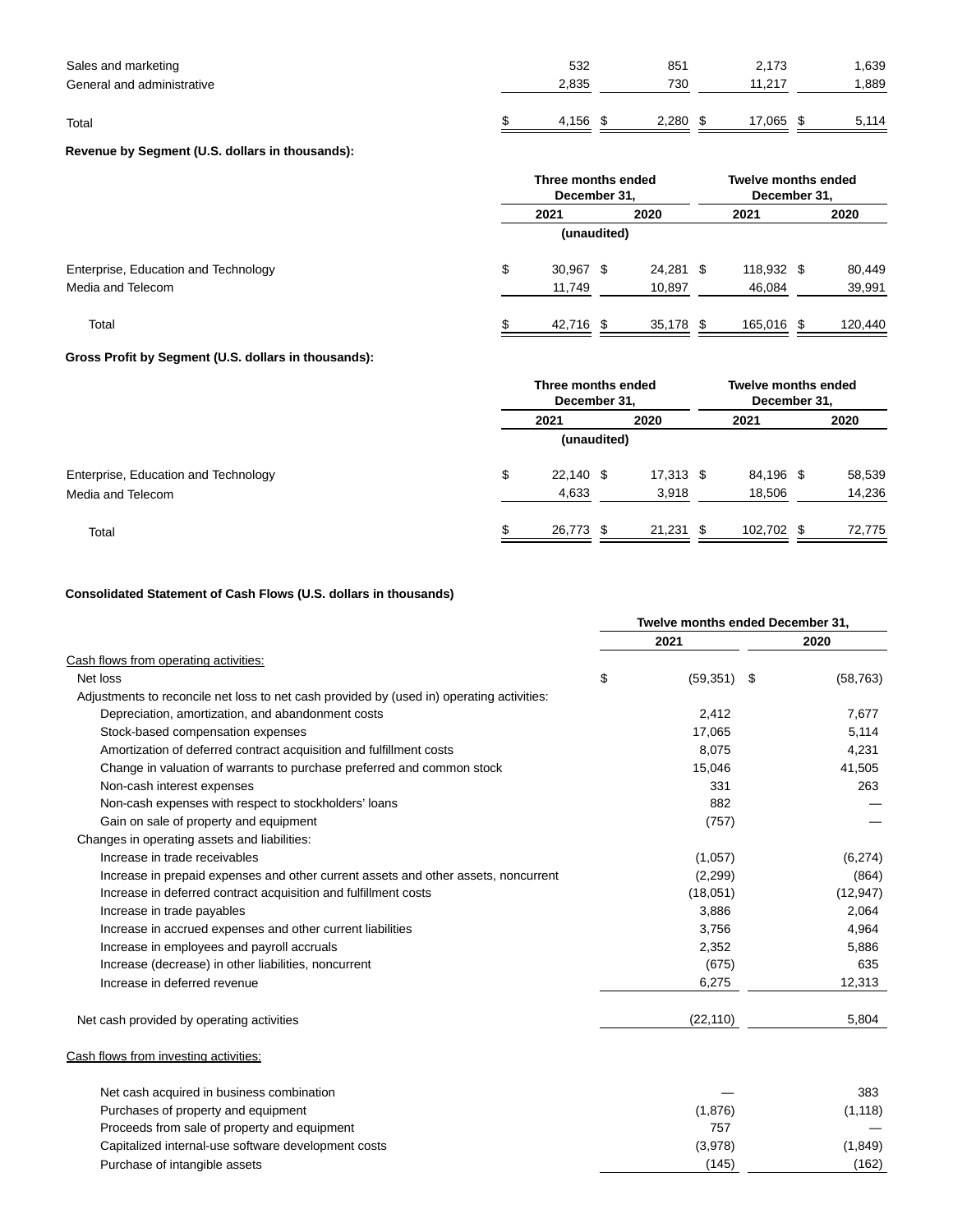| Net cash used in investing activities                                                                                | (5,242)       |     | (2,746)  |
|----------------------------------------------------------------------------------------------------------------------|---------------|-----|----------|
| Cash flows from financing activities:                                                                                |               |     |          |
| Proceeds from initial public offering, net of underwriting discounts and commissions                                 | 160,425       |     |          |
| Payment related to the conversion of Series F redeemable convertible preferred stock<br>upon initial public offering | (1,569)       |     |          |
| Proceeds from long-term loans, net of debt issuance cost                                                             | 41,915        |     | 2,000    |
| Repayment of long-term loans                                                                                         | (51, 833)     |     | (1,667)  |
| Principal payments on finance leases                                                                                 | (1,717)       |     | (2,354)  |
| Proceeds from exercise of stock options                                                                              | 1,335         |     | 280      |
| Payment of deferred offering costs                                                                                   | (5, 188)      |     | (106)    |
| Net cash provided by (used in) financing activities                                                                  | 143,368       |     | (1, 847) |
| Net increase in cash, cash equivalents and restricted cash                                                           | \$<br>116,016 | \$. | 1,211    |
| Cash, cash equivalents and restricted cash at the beginning of the year                                              | 28,355        |     | 27,144   |
| Cash, cash equivalents and restricted cash at the end of the year                                                    | 144,371       |     | 28,355   |

## **Reconciliation from GAAP to Non-GAAP Results (U.S. dollars in thousands)**

|                                                         |               | <b>Three Months</b>       |               |          | <b>Twelve Months</b> |                           |          |  |
|---------------------------------------------------------|---------------|---------------------------|---------------|----------|----------------------|---------------------------|----------|--|
|                                                         |               | <b>Ended December 31,</b> |               |          |                      | <b>Ended December 31,</b> |          |  |
|                                                         |               | 2021                      |               | 2020     | 2021                 |                           | 2020     |  |
| Reconciliation of gross profit and gross margin         |               |                           |               |          |                      |                           |          |  |
| <b>GAAP gross profit</b>                                | \$            | 26,773                    | \$            | 21,231   | \$<br>102,702        | \$                        | 72,775   |  |
| Stock-based compensation expense                        |               | 243                       |               | 126      | 877                  |                           | 335      |  |
| Amortization of acquired intangibles                    |               | 107                       |               | 160      | 564                  |                           | 538      |  |
| Non-GAAP gross profit                                   | \$            | 27,123                    | \$            | 21,517   | \$<br>104,143        | \$                        | 73,648   |  |
| <b>GAAP gross margin</b>                                |               | 63%                       |               | 60%      | 62%                  |                           | 60%      |  |
| Non-GAAP gross margin                                   |               | 63%                       |               | 61%      | 63%                  |                           | 61%      |  |
| <b>Reconciliation of operating expenses</b>             |               |                           |               |          |                      |                           |          |  |
| <b>GAAP research and development expenses</b>           | \$            | 13,326                    | \$            | 9,024    | \$<br>48,376         | \$                        | 29,567   |  |
| Stock-based compensation expense                        |               | 546                       |               | 573      | 2,798                |                           | 1,251    |  |
| Amortization of acquired intangibles                    |               |                           |               |          |                      |                           |          |  |
| Non-GAAP research and development expenses              | \$            | 12,780                    | \$            | 8,451    | \$<br>45,578         | \$                        | 28,316   |  |
| <b>GAAP sales and marketing</b>                         | \$            | 13,845                    | \$            | 8,024    | \$<br>45,788         | \$                        | 29,475   |  |
| Stock-based compensation expense                        |               | 532                       |               | 851      | 2,173                |                           | 1,639    |  |
| Amortization of acquired intangibles                    |               | 112                       |               | 99       | 441                  |                           | 379      |  |
| Non-GAAP sales and marketing expenses                   | $\frac{1}{2}$ | 13,201                    | $\frac{1}{2}$ | 7,074    | \$<br>43,174         | \$                        | 27,457   |  |
| GAAP general and administrative expenses                | \$            | 12,031                    | \$            | 5,460    | \$<br>39,489         | \$                        | 22,222   |  |
| Stock-based compensation expense                        |               | 2,835                     |               | 730      | 11,217               |                           | 1,889    |  |
| Amortization of acquired intangibles                    |               |                           |               |          |                      |                           |          |  |
| Abandonment costs                                       |               |                           |               |          |                      |                           | 3,969    |  |
| Gain on sale of property and equipment                  |               |                           |               |          | (757)                |                           |          |  |
| Non-GAAP general and administrative expenses            | \$            | 9,196                     | \$            | 4,730    | \$<br>29,029         | \$                        | 16,364   |  |
| Reconciliation of operating income (loss) and operating |               |                           |               |          |                      |                           |          |  |
| margin                                                  |               |                           |               |          |                      |                           |          |  |
| <b>GAAP operating loss</b>                              | \$            | (12, 429)                 | \$            | (1, 277) | \$<br>(32, 675)      | \$                        | (8, 489) |  |
| Stock-based compensation expense                        |               | 4,156                     |               | 2,280    | 17,065               |                           | 5,114    |  |
| Amortization of acquired intangibles                    |               | 219                       |               | 259      | 1,005                |                           | 917      |  |
| Abandonment costs                                       |               |                           |               |          |                      |                           | 3,969    |  |
| Gain on sale of property and equipment                  |               |                           |               |          | (757)                |                           |          |  |
| Other operating expenses <sup>1</sup>                   |               |                           |               |          | 1,724                |                           |          |  |
| Non-GAAP operating income (loss)                        | \$            | (8,054)                   | \$            | 1,262    | \$<br>(13, 638)      | \$                        | 1,511    |  |
| <b>GAAP operating margin</b>                            |               | (29)%                     |               | (4)%     | (20)%                |                           | (7)%     |  |
| Non-GAAP operating margin                               |               | (19)%                     |               | 4%       | (8)%                 |                           | 1%       |  |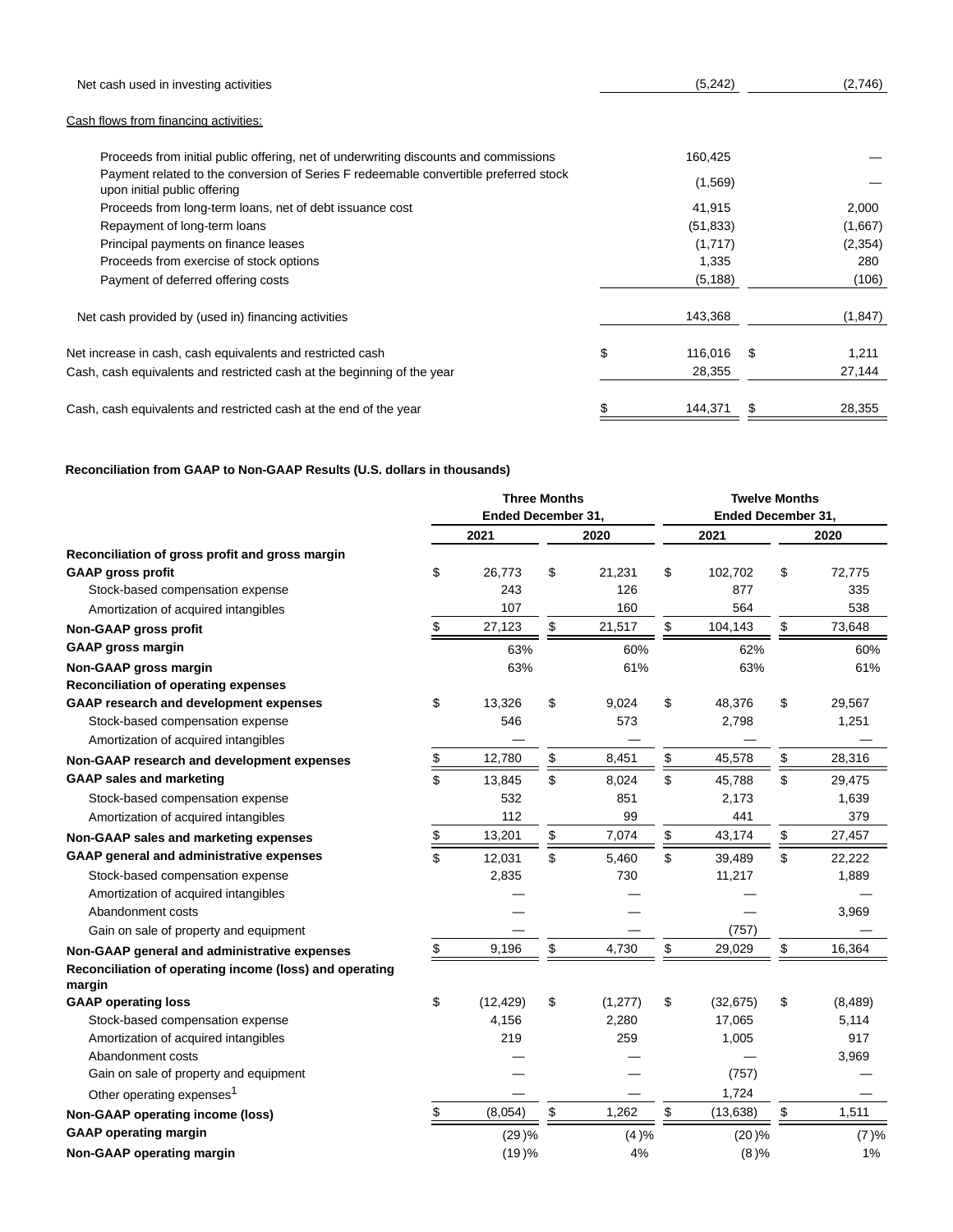| <b>Reconciliation of net loss</b>                                                                                                   |             |             |            |             |            |             |              |
|-------------------------------------------------------------------------------------------------------------------------------------|-------------|-------------|------------|-------------|------------|-------------|--------------|
| GAAP net loss attributable to common stockholders                                                                                   | \$          | 15,925      | \$         | 39,557      | \$         | 67,592      | \$<br>70,697 |
| Preferred stock accretion and cumulative undeclared                                                                                 |             |             |            |             |            |             |              |
| dividends                                                                                                                           |             |             |            | 3,218       |            | 8,241       | 11,934       |
| Stock-based compensation expense                                                                                                    |             | 4,156       |            | 2,280       |            | 17,065      | 5,114        |
| Amortization of acquired intangibles                                                                                                |             | 219         |            | 259         |            | 1,005       | 917          |
| Abandonment costs                                                                                                                   |             |             |            |             |            |             | 3,969        |
| Gain on sale of property and equipment                                                                                              |             |             |            |             |            | (757)       |              |
| Other operating expenses <sup>1</sup>                                                                                               |             |             |            |             |            | 1,724       |              |
| Remeasurement of warrants to fair value                                                                                             |             |             |            | 31,471      |            | 15,046      | 41,505       |
| Non-GAAP net loss attributable to common stockholders                                                                               |             | 11,550      | \$         | 2,329       |            | 25,268      | \$<br>7,258  |
|                                                                                                                                     |             |             |            |             |            |             |              |
| Non-GAAP net loss per share - basic and diluted                                                                                     |             | 0.09        | S          | 0.02        |            | 0.22        | 0.07         |
| Shares used in non-GAAP per share calculations:                                                                                     |             |             |            |             |            |             |              |
| GAAP weighted-average shares used to compute net income<br>per share - basic and diluted                                            | 127.465.080 |             | 25,342,216 |             | 71,073,052 |             | 24,939,901   |
| Additional shares giving effect to conversion of convertible and<br>redeemable convertible preferred shares at the beginning of the |             |             |            |             |            |             |              |
| period <sup>2</sup>                                                                                                                 |             |             |            | 76,141,393  |            | 42,404,076  | 76,141,393   |
| Weighted average number of ordinary shares outstanding                                                                              |             |             |            |             |            |             |              |
| used in computing basic and diluted net loss per share<br>(non-GAAP)                                                                |             | 127,465,080 |            | 101,483,609 |            | 113,477,128 | 101,081,294  |

 $1$  Other operating expenses in the year ended December 31, 2021 consisted of expenses related to the forgiveness of loans to certain of our directors and executive officers in connection with the public filing of the registration statement in connection with our initial public offering.

<sup>2</sup> Assumes shares of common stock outstanding after accounting for the automatic conversion of the convertible and redeemable convertible preferred stock then outstanding into shares of common stock at the beginning of the fiscal year.

#### **Adjusted EBITDA (U.S. dollars in thousands)**

|                                           | Three months ended<br>December 31. |               |      |           | <b>Twelve months ended</b><br>December 31. |               |      |           |
|-------------------------------------------|------------------------------------|---------------|------|-----------|--------------------------------------------|---------------|------|-----------|
|                                           |                                    | 2021          | 2020 |           | 2021                                       |               | 2020 |           |
| Net loss                                  | \$                                 | $(15,925)$ \$ |      | (36, 339) | -\$                                        | $(59,351)$ \$ |      | (58, 763) |
| Financial expenses, net (a)               |                                    | 1,675         |      | 33,913    |                                            | 20,106        |      | 46,721    |
| Provision for income taxes                |                                    | 1,821         |      | 1,149     |                                            | 6,570         |      | 3,553     |
| Depreciation and amortization             |                                    | 617           |      | 531       |                                            | 2,412         |      | 3,708     |
| <b>EBITDA</b>                             |                                    | (11, 812)     |      | (746)     |                                            | (30, 263)     |      | (4,781)   |
| Non-cash stock-based compensation expense |                                    | 4,156         |      | 2,280     |                                            | 17,065        |      | 5,114     |
| Abandonment costs                         |                                    |               |      |           |                                            |               |      | 3,969     |
| Gain on sale of property and equipment    |                                    |               |      |           |                                            | (757)         |      |           |
| Other operating expenses (b)              |                                    |               |      |           |                                            | 1,724         |      |           |
| <b>Adjusted EBITDA</b>                    |                                    | (7,656)       |      | 1,534     |                                            | (12,231)      |      | 4,302     |

(a) The three months ended December 31, 2021 and 2020, and the twelve months ended December 31, 2021 and 2020 include \$0, \$31,471, \$15,046 and \$41,505, respectively, of remeasurement of warrants to fair value, and \$751, \$1,374, \$2,979 and \$4,091, respectively, of interest expenses.

(b) Other operating expenses in the year ended December 31, 2021 consisted of expenses related to the forgiveness of loans to certain of our directors and executive officers in connection with the public filing of the registration statement in connection with our initial public offering.

## **Reported KPIs**

|                                     | December 31.                        |      |         |  |  |
|-------------------------------------|-------------------------------------|------|---------|--|--|
|                                     | 2021                                | 2020 |         |  |  |
|                                     | (U.S. dollars amounts in thousands) |      |         |  |  |
| <b>Annualized Recurring Revenue</b> | 150.800                             |      | 116,643 |  |  |
| Remaining Performance Obligations   | 185.484                             |      | 140,955 |  |  |